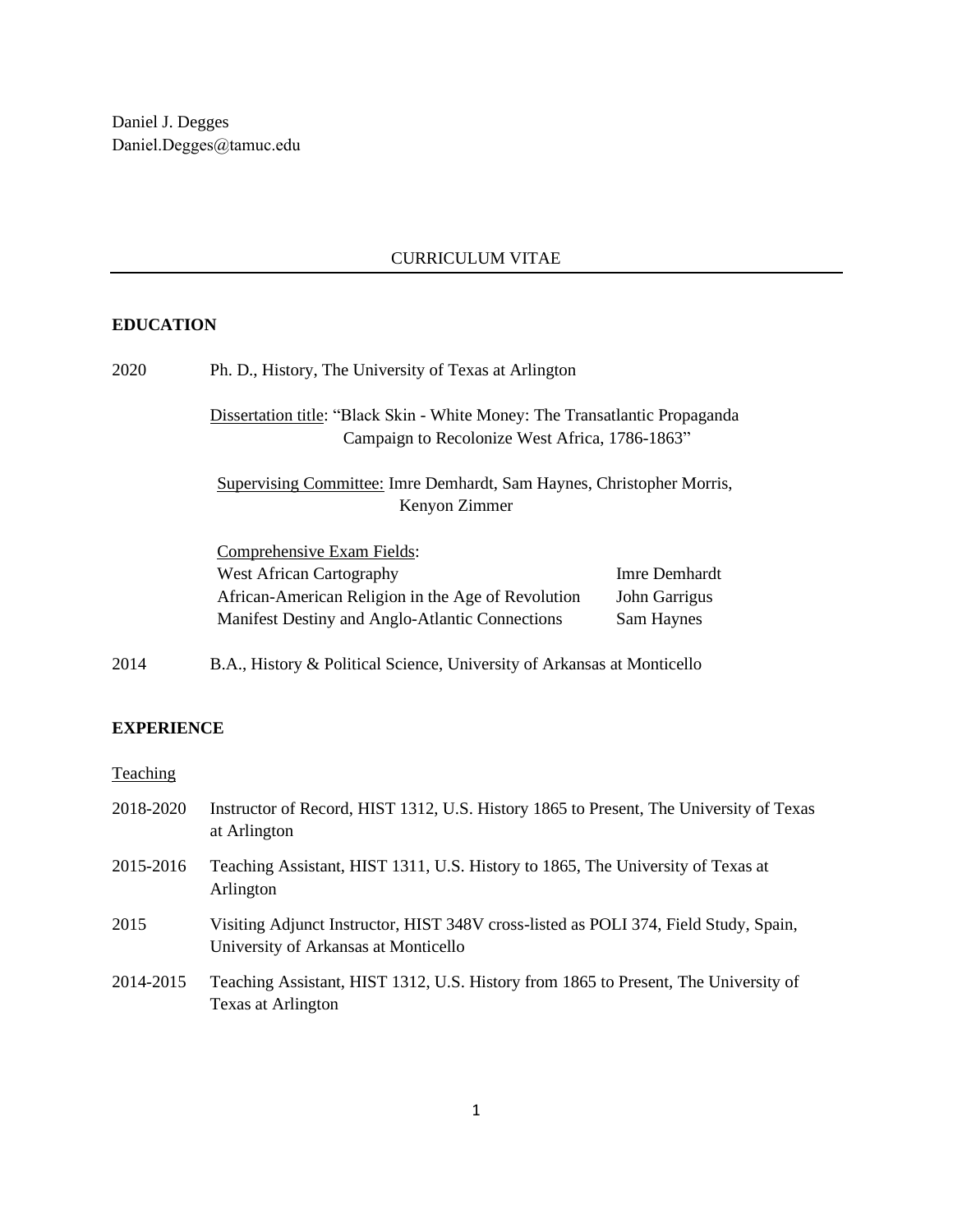#### Other Experience

- 2020 Advanced Placement Program Reader US History, Educational Teaching Services (ETS)
- 2016-2018 *Walter Prescott Webb Lecture Series* Graduate Assistant, The University of Texas at Arlington; Chair - Scott Palmer
	- Assisted in organization of two years of the annual lecture series entitled respectively "The Economics of Higher Education" in 2017 and "The Digital Medieval: New Directions in Medieval History and the Digital Humanities" in 2018
	- Organized, developed, and completed plan for sale and donation of over 3,000 of the past volumes in the companion Walter Prescott Webb Series stretching from 1965 to 2013.
	- Planned and realized a new Digital History Lab for the department that allows students and professors to create GIS maps, chroma-key based videos, and superior audio modules to add to the classroom experience.
	- Formatted and compiled 2017 Department of History Self Study
- 2017 Research Assistant, *Texas Her-story* Digital Humanities Database Project, The University of Texas at Arlington, Women and Gender Studies Program; Director Sonja S. Watson
	- Organized and cataloged primary sources found in the UTA Library's Special Collections in the form of documents and photos that show women taking an active role in shaping Texas history while highlighting the multicultural aspect of women in Texas history.
	- Designed database to organize future and present primary source findings including geographical locations and corresponding Texas Essential Knowledge and Skills (TEKS) categories to facilitate the use of the final digital collection by K-12 teachers to improve their classroom instruction and provide undergraduates with a source for any number of research projects.
- 2012-2013 Student Archivist for Special Collections and Government Documents, *Fred J. Taylor Library*, University of Arkansas at Monticello; Library Director, Sandra Campbell
	- Provided reference services and assisted patrons with research through virtual and inperson means.
	- Digitized and reformatted materials to promote their preservation and use.
	- Assisted collections manager with organizing and classifying accessions, including creating finding aids, cataloging, and redesigning the layout of physical archives.
	- Cataloged, Recorded, and Organized all Federal and State Documents
	- Repaired cloth book bindings including joint, hinge, and book block.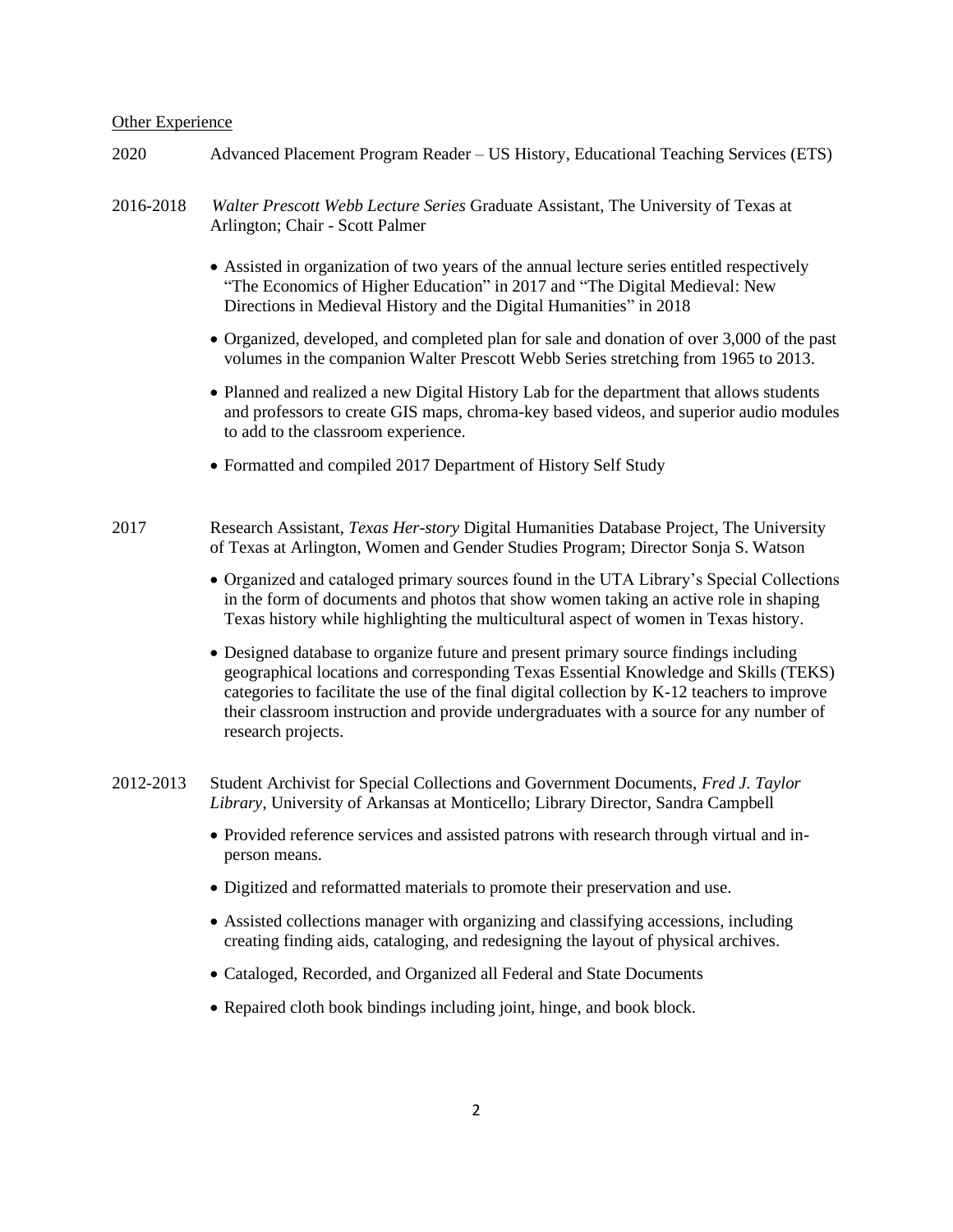# **FELLOWSHIPS, GRANTS, and AWARDS**

| 2017          | Dean's Excellence Award for International Research, The University of Texas at<br>Arlington                                                                |
|---------------|------------------------------------------------------------------------------------------------------------------------------------------------------------|
| $2014 - 2018$ | Enhanced Graduate Teaching Fellowship, The University of Texas at Arlington                                                                                |
| $2014 - 2015$ | Bob and Ann Utley Graduate Fellowship, The University of Texas at Arlington,                                                                               |
| $2014 - 2015$ | A. F. Zimmerman Scholarship, sponsored by Phi Alpha Theta National History Honor<br>Society                                                                |
| 2014          | Student Undergraduate Research Fellowship, National Council of Undergraduate<br>Research. sponsored by the Arkansas Department of Higher Education         |
| 2014          | Who's Who Among Students in American Universities & Colleges, University of<br>Arkansas at Monticello                                                      |
| 2014          | Outstanding Graduate in History Award, School of Social Sciences, University of<br>Arkansas at Monticello                                                  |
| 2013 & 2014   | Service above Self Award, Social/Behavioral Sciences Department, University of<br>Arkansas at Monticello                                                   |
| 2013          | University of Arkansas at Monticello Chancellor's Leadership Award, sponsored by<br>Alpha Chi National Honor Society                                       |
| $2012 - 2013$ | University of Arkansas at Monticello Academic Olympics Scholarship, sponsored by<br>Alpha Chi National Honor Society, University of Arkansas at Monticello |

# **PRESENTATIONS**

### Conference Presentations

| 2019 | "From Houston to Monrovia: Texas and the Development of Liberian Recolonization,<br>1833-1868" presented at the International Graduate Student Conference on Transatlantic<br>History, Arlington, Texas                   |
|------|---------------------------------------------------------------------------------------------------------------------------------------------------------------------------------------------------------------------------|
|      |                                                                                                                                                                                                                           |
| 2019 | "Visions of Africa: The Obsession of Anglo-Atlantic Leaders with Recolonizing Former<br>Slaves to the West African Coast 1772-1872" presented at Spotlight Student Research<br>Forum, Arlington, Texas                    |
| 2017 | "A Noxious Weed Cannot Bear Grapes': African-American Resistance to African<br>Colonization Attempts, 1791-1866" presented at the International Graduate Student<br>Conference on Transatlantic History, Arlington, Texas |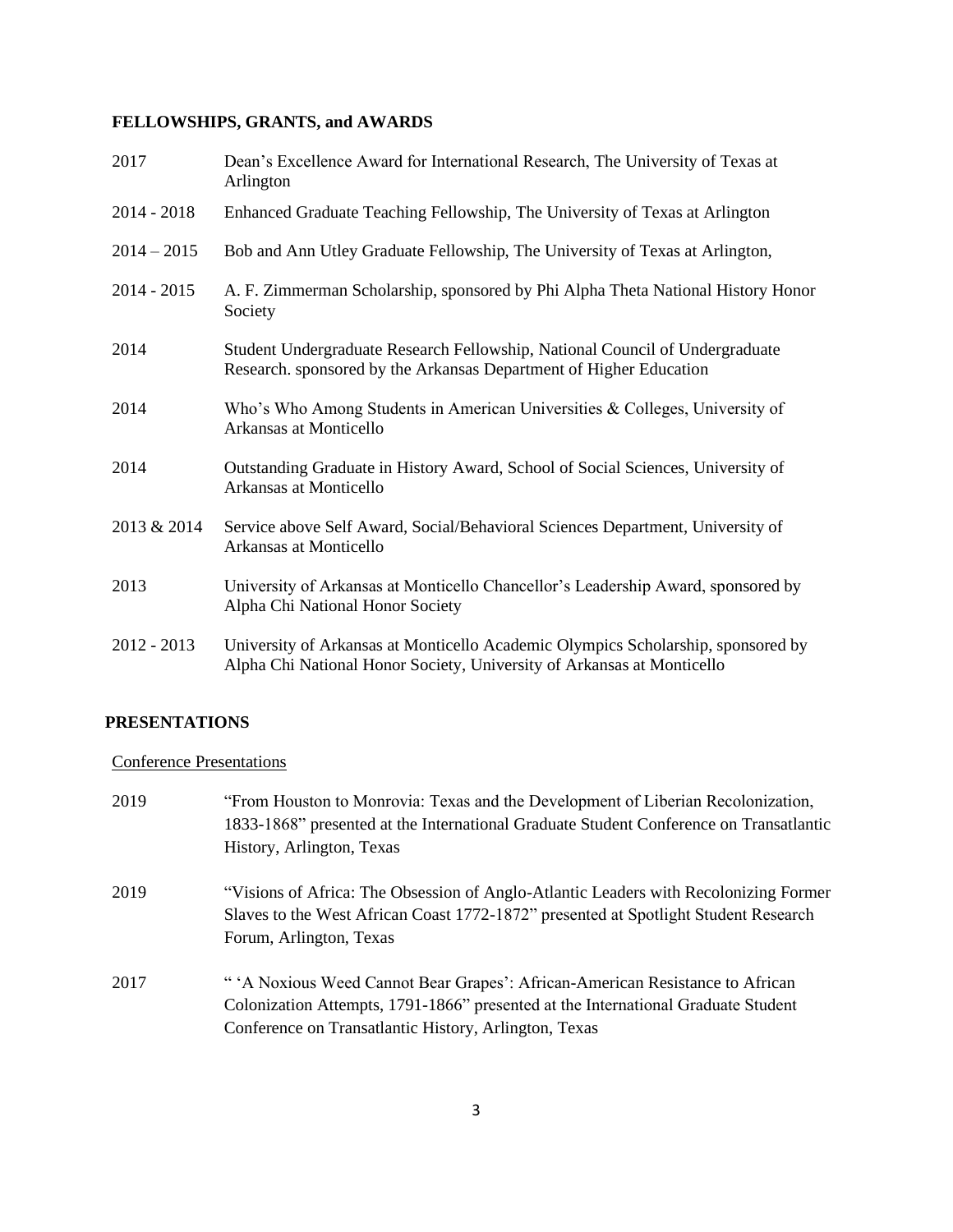# (Presentations Continued)

| 2016 | "Anthony Finley: Cartographical View of American Nationalism and Colonialism in<br>Liberia, 1824-1831" presented at the International Graduate Student Conference on<br>Transatlantic History, Arlington, Texas                     |
|------|-------------------------------------------------------------------------------------------------------------------------------------------------------------------------------------------------------------------------------------|
| 2016 | "Kitty: One Quadroon Slave's Chosen Path to Liberia, 1832-1835" presented at the Phi<br>Alpha Theta National History Honor Society North Texas Regional Conference, Texas<br>Wesleyan University, Fort Worth, Texas                 |
| 2015 | "Filibustering for Freedom: The Transatlantic Transformation of James Workman's<br>Rhetoric," presented at the Southern Historical Association annual conference, Little<br>Rock, Arkansas                                          |
| 2015 | "Fenian Freebooters: A Plot by Irish Immigrants to Conquer Spanish America, 1806"<br>presented at the International Graduate Student Conference on Transatlantic History,<br>Arlington, Texas                                       |
| 2014 | "A Failed Revolution on the Mississippi: A Secret Society's Involvement in the Aaron<br>Burr Conspiracy," presented at the National Alpha Chi Honor Society annual conference,<br>St. Louis                                         |
| 2014 | "New Orleans' Exploration of Nationhood" presented at the Phi Alpha Theta National<br>History Honor Society Arkansas Regional Conference, University of Central Arkansas                                                            |
| 2014 | "The Recipe for Revolution: A Study of Success and Failure in Revolutionary<br>Movements" presented at the Southern Political Science Association Conference, New<br>Orleans                                                        |
| 2013 | "America's Failed Revolution: A Secret Society's Involvement in the Aaron Burr<br>Conspiracy," presented at the National Conference on Undergraduate Research,<br>University of Wisconsin at La Crosse                              |
| 2013 | "The Mexican Association: The Secret Society behind the Aaron Burr Conspiracy,"<br>presented at the Phi Alpha Theta National History Honor Society Arkansas Regional<br>Conference, Harding University                              |
| 2012 | "The Architect of the Aaron Burr Conspiracy: The Treasonous Designs of General James<br>Wilkinson," presented at the Phi Alpha Theta National History Honor Society Arkansas<br>Regional Conference, University of Central Arkansas |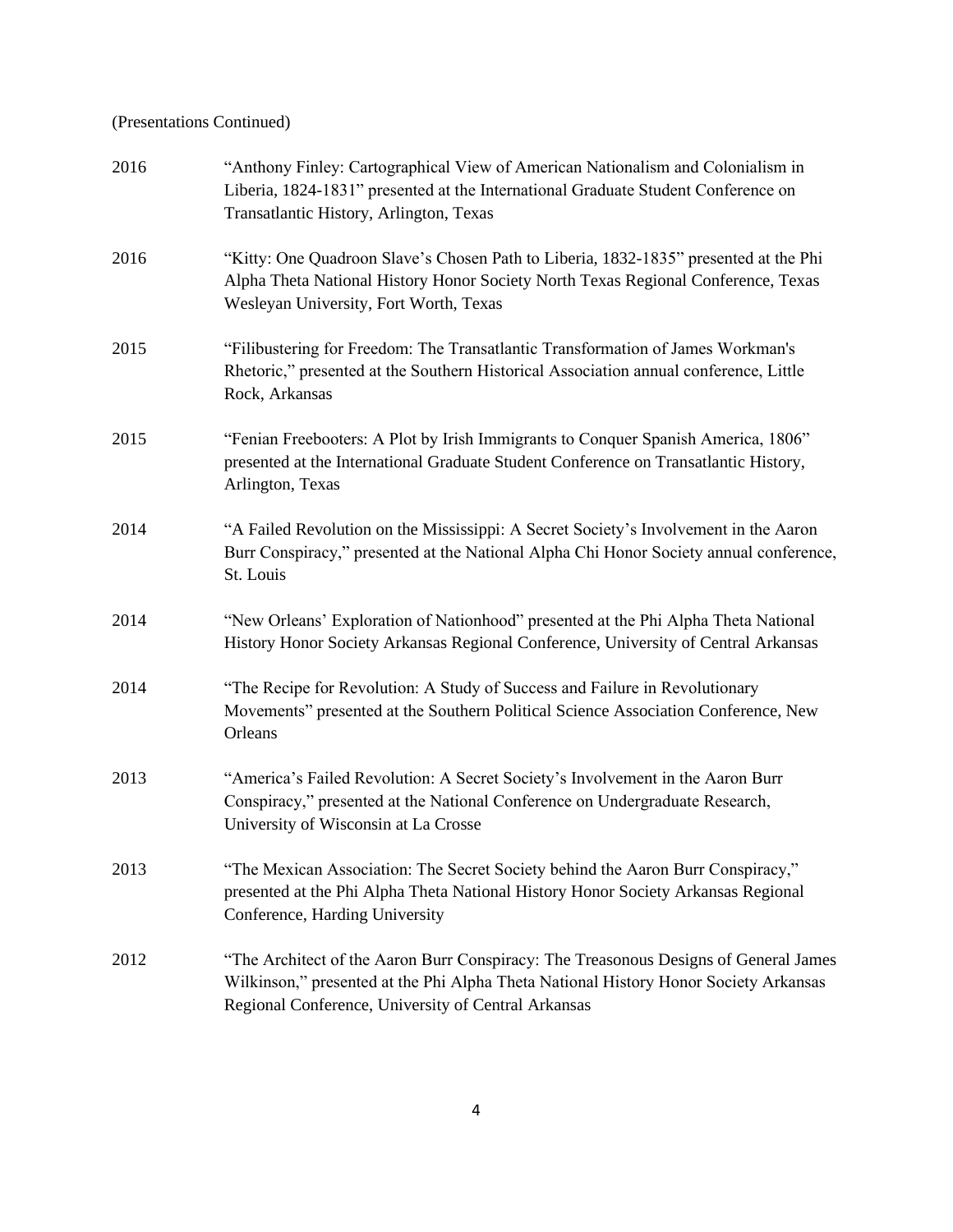#### Guest Lectures

| 2014                   | "The Making of the United States Constitution" lecture for Political Science class, PSCI<br>2213 American National Government (Dr. Carol Strong), University of Arkansas at<br>Monticello           |
|------------------------|-----------------------------------------------------------------------------------------------------------------------------------------------------------------------------------------------------|
| 2014                   | "The Social Contract Theories of Hobbes, Locke, and Montesquieu" lecture for Political<br>Science class, PSCI 2233 Comparative Politics (Dr. Carol Strong), University of<br>Arkansas at Monticello |
| <b>Keynote Speaker</b> |                                                                                                                                                                                                     |

2013 "General James Wilkinson's Revolutionary War Record" lecture for the David Love Chapter of the Daughters of the American Revolution

### **PROFESSIONAL AFFILIATIONS**

International Transatlantic History Student Organization Society for Historians of the Early American Republic Pi Sigma Alpha National Political Science Honor Society Alpha Chi National Honor Society Phi Alpha Theta National History Honor Society

### **SERVICE**

| 2019      | Conference Coordinator International Graduate Student Conference on Transatlantic<br>History entitled "Currents of Power: Empire, Nation, Encounter, and Exchange"                                                        |
|-----------|---------------------------------------------------------------------------------------------------------------------------------------------------------------------------------------------------------------------------|
| 2018-2019 | President of the Transatlantic History Graduate Student Organization at University of<br>Texas at Arlington,                                                                                                              |
| 2016-2018 | Treasurer of Omicron Kappa Chapter of Phi Alpha Theta National History Honor Society                                                                                                                                      |
| 2016-2017 | Committee member, International Graduate Student Conference on Transatlantic History<br>entitled "1917: Revolution, Radicalism, and Resistance in the Atlantic World"                                                     |
| 2016      | Digital Assistant, Berachah Industrial Home For the Redemption of Erring Girls Digital<br>Humanities Database Project, The University of Texas at Arlington, UTA Library Special<br>Collection; Director Brenda McClurkin |
| 2014-2020 | Regional Judge for Texas Region 21 Annual National History Day Competition,<br>Arlington, Texas                                                                                                                           |
| 2014-2016 | Coordinator of the annual book sales for the Transatlantic History Student Organization                                                                                                                                   |
| 2014-2015 | Co-President of Omicron Kappa Chapter of Phi Alpha Theta National Honor Society                                                                                                                                           |